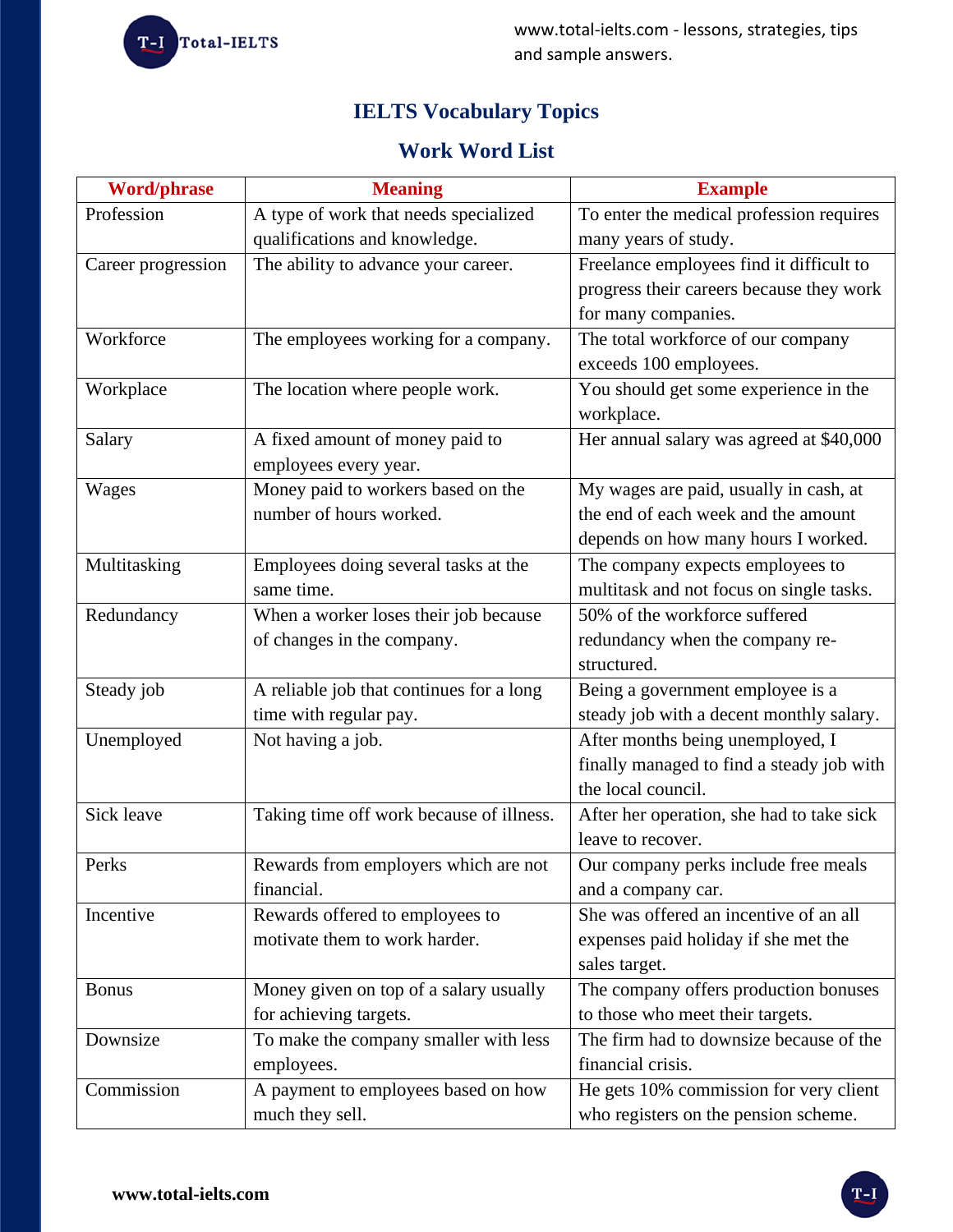

| Blue-collar work    | Employees who do work, usually in          | My father was proud to be a blue-collar   |
|---------------------|--------------------------------------------|-------------------------------------------|
|                     | industry, that requires physical strength. | worker and worked in the auto industry    |
|                     |                                            | for 20 years.                             |
| White-collar work   | Employees who do work, usually in an       | The company plans to hire 50 new          |
|                     | office, that requires mental ability       | white-collar workers for their new office |
|                     |                                            | complex.                                  |
| Work/life balance   | To work hard and have time for social      | Employees are working long hours now      |
|                     | and family life.                           | and it's difficult to have a positive     |
|                     |                                            | work/life balance.                        |
| Zero-hours contract | A job where the employer does not have     | Zero-hours contracts are very popular     |
|                     | to offer a fixed number of hours to their  | now in my country.                        |
|                     | employee.                                  |                                           |
| Internship          | A period of training spent in the          | To qualify as a doctor, trainees must     |
|                     | workplace to finish one's qualification.   | complete a six-month internship at a      |
|                     |                                            | registered hospital.                      |
| Performance review  | To assess an employee's contribution to    | After a positive performance review, she  |
|                     | the company.                               | was offered a full-time contract.         |
| Restructure         | To re-organize a company or department     | The company restructured the              |
|                     | to make it more efficient.                 | department after disappointing sales      |
|                     |                                            | figures.                                  |
| Outsource           | To send work outside the company,          | Many companies outsource work to          |
|                     | usually to save money.                     | countries where productivity is the same, |
|                     |                                            | but costs are lower.                      |
| Shift work          | Work hours that have a beginning and       | The employees at the factory work         |
|                     | end, usually 8 hours.                      | morning and evening shifts.               |
| Manual labor        | Usually unskilled work that requires       | Manual labor in the construction          |
|                     | physical strength.                         | industry is usually low paid.             |
| Promotion           | To raise an employee to a more             | He was promoted to Sales Manager after    |
|                     | important position in the company.         | achieving all the department's sales      |
|                     |                                            | targets.                                  |
| Job seeker          | Someone looking for employment.            | Job seekers in my country do not receive  |
|                     |                                            | any assistance from the government.       |
| Automation          | The use of machines and computers          | Automation in the car manufacturing       |
|                     | instead of human employees.                | industry has resulted in the loss of      |
|                     |                                            | thousands of jobs.                        |
| Workaholic          | Someone who works compulsively and         | One of the signs that you are a           |
|                     | does not have much time anything else.     | workaholic is that you work so much       |
|                     |                                            | that it has a negative effect on your     |
|                     |                                            | health.                                   |